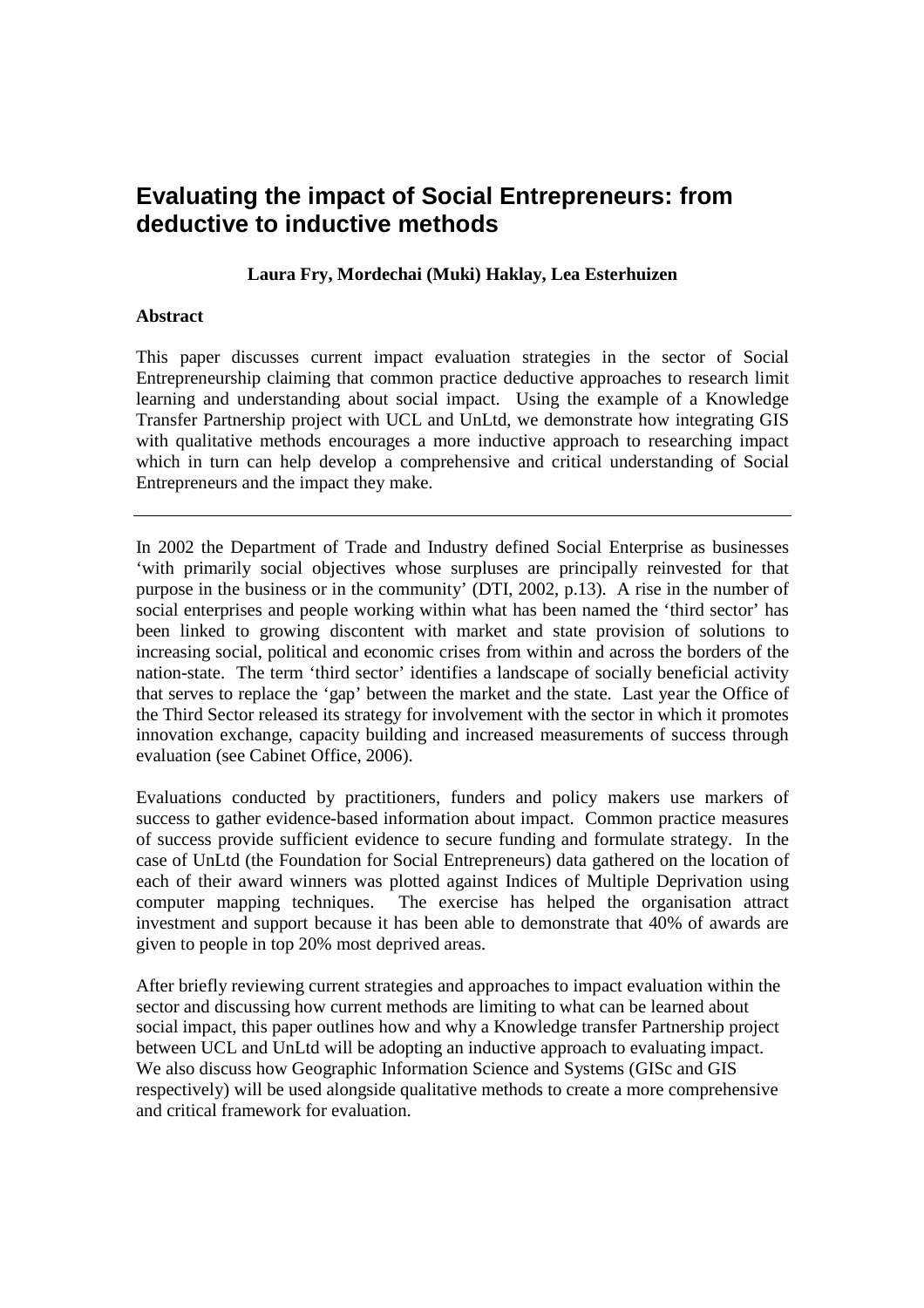## **Current strategies for impact evaluation**

Today, there are several organisations who are focusing on nurturing social enterprise and social entrepreneurs. Each organisation has a different approach and philosophy toward the definition of social enterprise and to the support that is offered to those who are involved in it.

Due to the more complex nature of social enterprises in comparison to common business ventures, evaluation is challenging. At the most basic level, business venture can be evaluated in financial terms, whereas a social enterprise has a range of economic, social and environmental goals that need to be taken into account.

While it is beyond of the scope of this short paper to cover the evaluation practice of the Third Sector, in what follows we focus on 2 organisation which are most relevant for the work of UnLtd – Ashoka and the Schwab Foundation.

## *Ashoka*

Ashoka, the global association of the world's Social entrepreneurs (www.ashoka.org), believe Social Entrepreneurs are "individuals with innovative solutions to society's most pressing social problems" (ibid.). As a result Ashoka view the meeting of social needs as a priority measure of success over any other outcomes such as trading viability.

Ashoka emphasise the use of standardized tool in measuring impact in the form of a selfresponse questionnaire sent to all fellows (those who have received Ashoka support). The multiple choice questionnaire uses proxy indicators as a measurement of success. These indicators focus on sustainability and replicability of projects as a way of measuring success.

As well as the questionnaire Ashoka conduct in-depth interviews with a cross-section of fellows. These are use to compensate for any "richness" (ibid.) of data lost through quantitative research methods. The interviews also help identify beneficiaries and the nature of change that results from a project.

#### *The Schwab Foundation*

The Schwab Foundation focus on Social Entrepreneur*ship* rather than Social Entrepreneurs. Social Entrepreneurship describes approaches that are sustainable, practical and innovative and meet the needs of marginalised people, particularly those identified as poor (www.schwabfoundation.org).

Similar to Ashoka, the Schwab Foundation gathers evidence for particular markers of award success and effectiveness as a measure of social impact. Their evaluation also favours the use of qualitative methods which are designed around existing assumptions about the value of Social Entrepreneurship.

Ashoka and the Schwab Foundation are leading support organisations within the sector of Social Entrepreneurship. A review of their impact evaluations reveals that strategies rely heavily on deductive logic (see Neuman, 2006). When approaching impact evaluation this kind of approach to research means that hypotheses about impact are a result of the underlying interpretations of what social entrepreneurs are, and what the differences they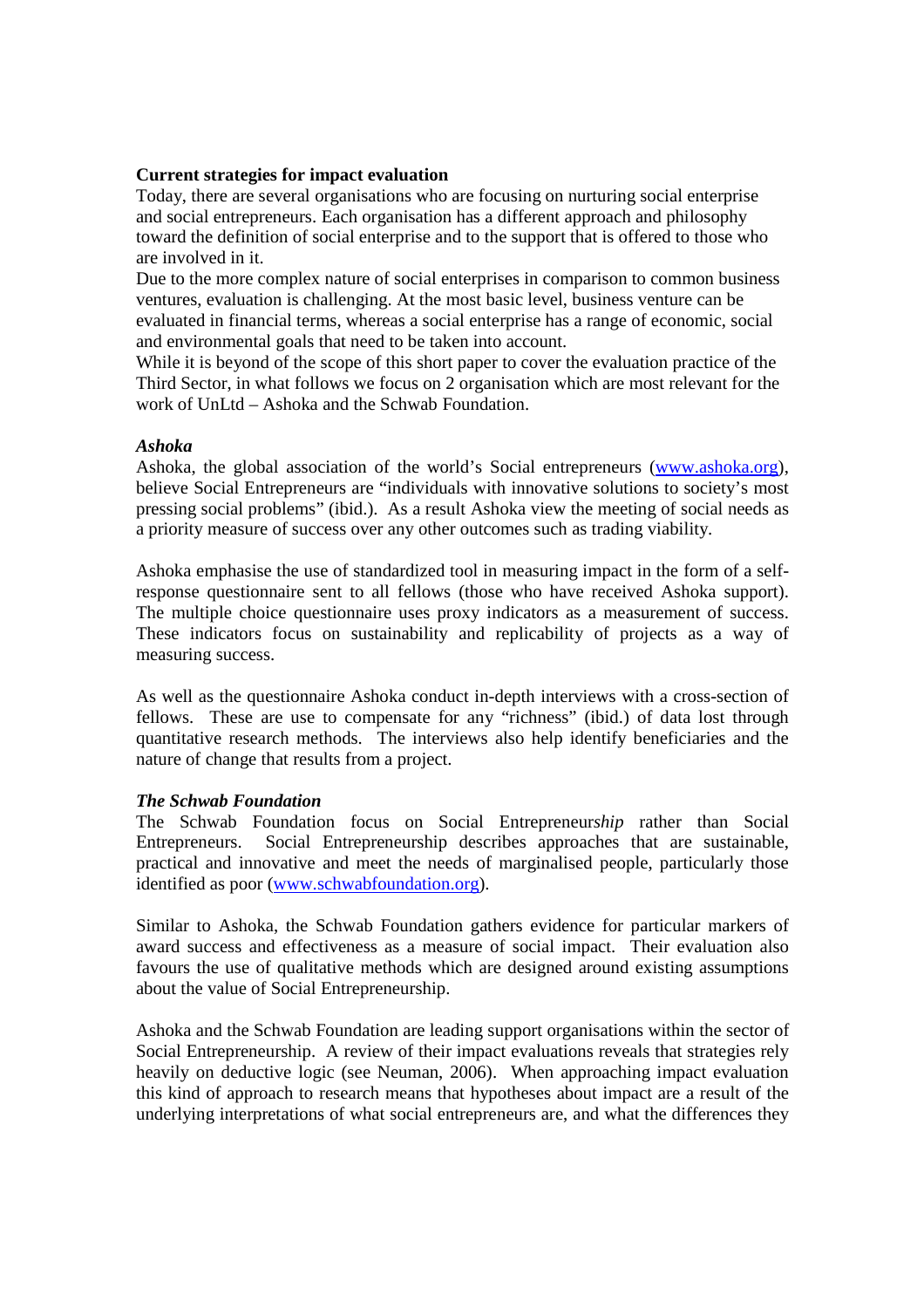make in society are. These hypotheses are then used to design frameworks for research which prioritise impacts over others. Gathering evidence to measure existing assumptions about impact therefore limits organisational learning about social entrepreneurs, the changes they make and the support they require.

# **Evaluating impact inductively: integrating GIS with qualitative methods**

An alternative to the logic being used within existing impact evaluations is an inductive one. Here theories about impact are only developed once empirical data has been gathered and analysed. We argue that this approach encourages organisations to learn from those who experience social impact rather using predefined assumptions about the value of Social Entrepreneurs.

Through a Knowledge Transfer Partnership (KTP) with UCL, UnLtd are combining qualitative methods with spatial analysis to evaluate the impact being made as a result of their support packages. Conducting a spatial analysis of qualitative data gathered will uncover the socio-spatial contexts in which impact is created. Thus encouraging a more inductive and holistic view of the work being carried out by Social Entrepreneurs.

GIS are computerised systems designed to store, analyse and display geographically referenced data and provide the tools for conducting a spatial analysis of impact. GIScience is the field of study that focus on the principles of analysing geographical information, and provide the grounding for GIS. Historically, GIS has been positioned within the positivist and quantitative camp because it was known for its specialist and scientific processes of analysis. More recently a field of debate known as 'critical GIS' and led by feminist geographers (see Kwan, 2002; Kwan, 2007; McLafferty, 2002) argues that GIS can be used to compliment qualitative research and uncover the way that people understand, interpret everyday and approach everyday life.

Feminist geography in particular has focused on one of GIS's major advantages; to work with any kind of data that has a spatial component. This to feminist geographers means that GIS can be used in research that encourages a more inductive and reflexive approach to research that seeks to uncover the complex and subjective experiences of everyday life.

In one example in which GIS has been incorporated into these inductive research practices, Sarah McLafferty discusses a group of women who began investigating the causes behind a cluster of incidents of breast cancer in their neighbourhood. GIS was used by the group to map the incidents of breast cancer against the environmental, social and economic make-up of their surroundings. In doing so, McLafferty (2002) claims that the women were able to understand their own worlds.

This example demonstrates the way in which GIS can be used alongside qualitative methods to uncover impact inductively. However it is important to recognise that the technology can be problematic. Although GIS is different to cartographic maps in the way that it allows for analyses to take place (Schuurman, 2004), we still have to be aware that any depiction of the work of social entrepreneurs assumes a geographical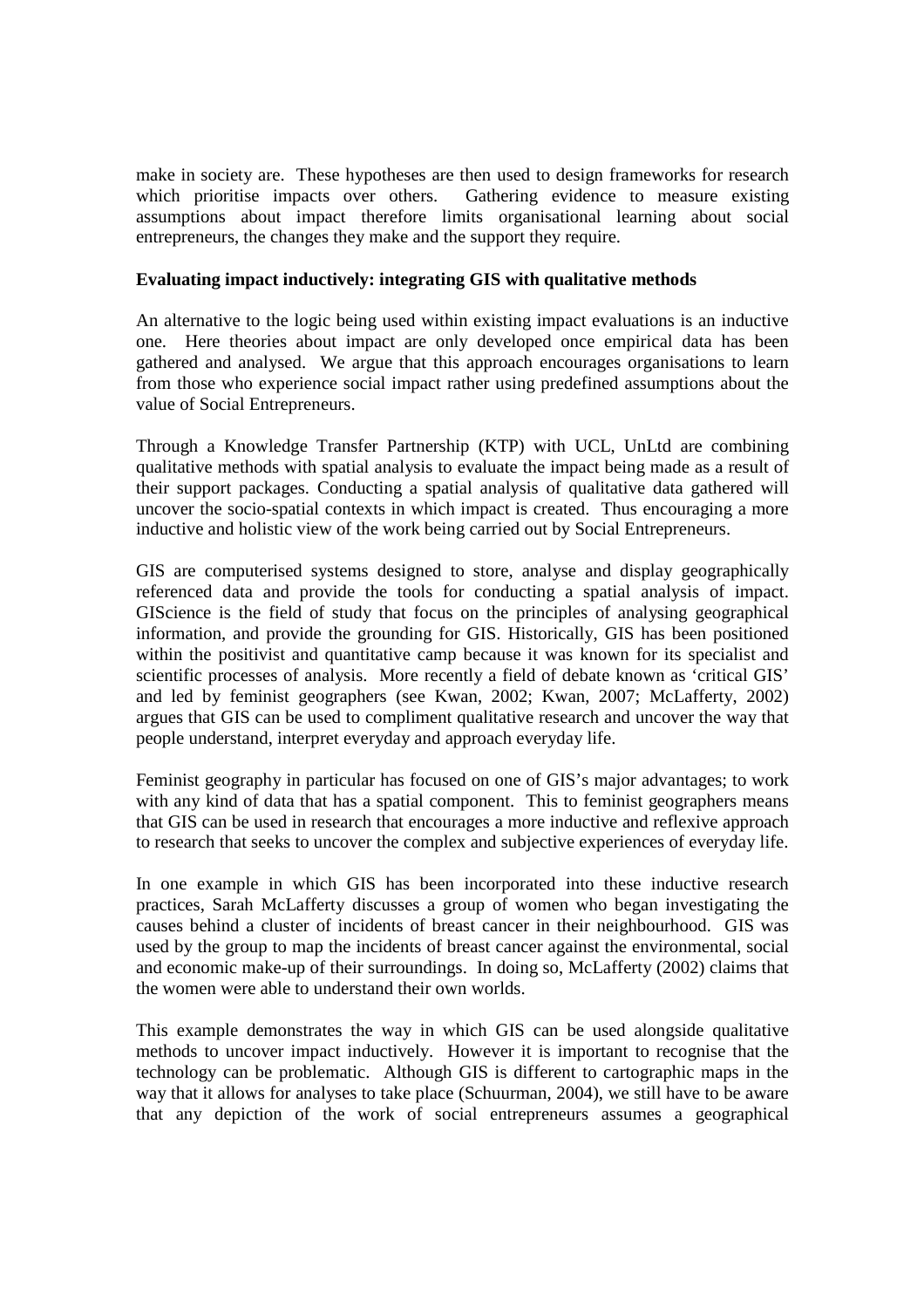relationship. Producing maps of social entrepreneurial activity can result in essentialist claims being made about the impact of space on trends and experiences of the individual. An impact study should therefore incorporate other analyses in order to consider broader issues – including gender, age and ethnicity – that may not be seen through a map.

Another difficulty in using GIS during evaluation is associated with the technology. Pavlovskaya (2006) claims that most GIS users only have access to basic techniques. Even though GIS can readily integrate qualitative and quantitative data (McLafferty, 2002), the depth of analysis is dependent not only on the kind of package used but on the users ability to use the software. To uncover the complex experiences and relationships between social entrepreneurs and their surroundings a user will require specialist knowledge to be able to use the technology in efficient ways.

Nevertheless, the use of maps as visual aids during impact evaluation contributes to a more inductive approach where Social Entrepreneurs can be included during parts of the analysis. Similar to the Long Island example, organisations who adopt the use of GIS can involve Social Entrepreneurs in the process of identifying and understanding social impact.

# **Mapping impact**

In order to explain how maps and the technologies that are used to make them can be used in an impact evaluation, we refer to the spatial analysis conducted by UnLtd in 2005.

Figure 1: UnLtd Level 1 Awards and Indices of Multiple Deprivation (Tom Hales, 2005)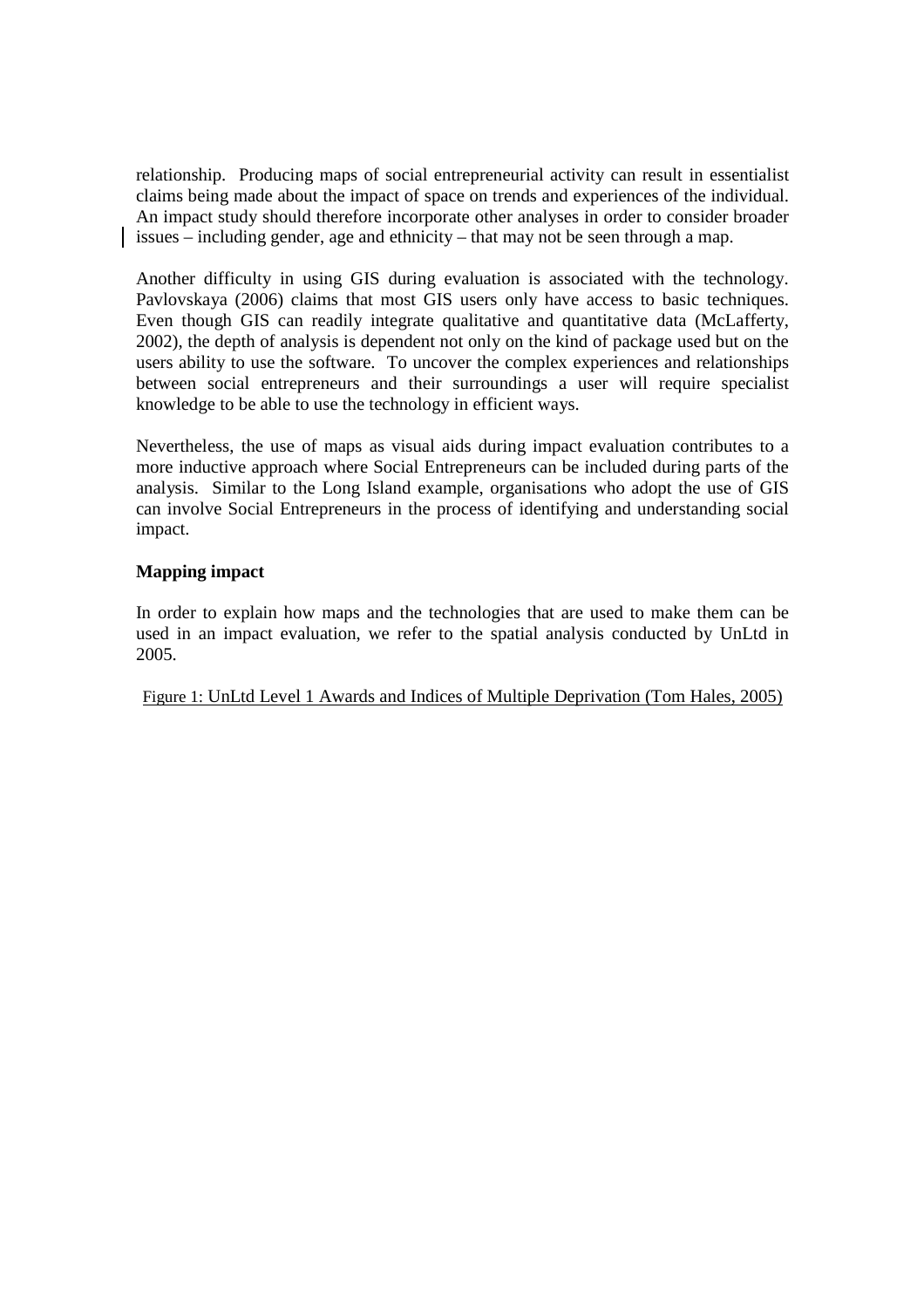

Rank of Index of Multiple Deprivation (Percentiles)

|     | 1% Most Deprived  |
|-----|-------------------|
| 1   | to 5%             |
| 5., | to 10%            |
| 10. | to 20%            |
| 20  | to 80%            |
| 80. | to 90%            |
| 90. | to 95%            |
| 95. | to 99%            |
|     | 1% Least Deprived |

This map of London, above, shows that UnLtd awards go to people who lived in deprived communities. Importantly, UnLtd did not carry out deliberate outreach activities on the basis of the national Index of Multiple Deprivation, so this analysis has demonstrated that the UnLtd is managing to reach these communities. However, through their deductive approach to this impact evaluation the assumption is being made that provided funding and support go to these areas of the UK, social impact will be made. With a more inductive approach to mapping UnLtd will be able to investigate whether different kinds of social impact are meeting the needs of different conditions of deprivation i.e. employment, crime, health and income deprivation. As a result the organisation will be able to identify where support is enabling social change in deprived communities.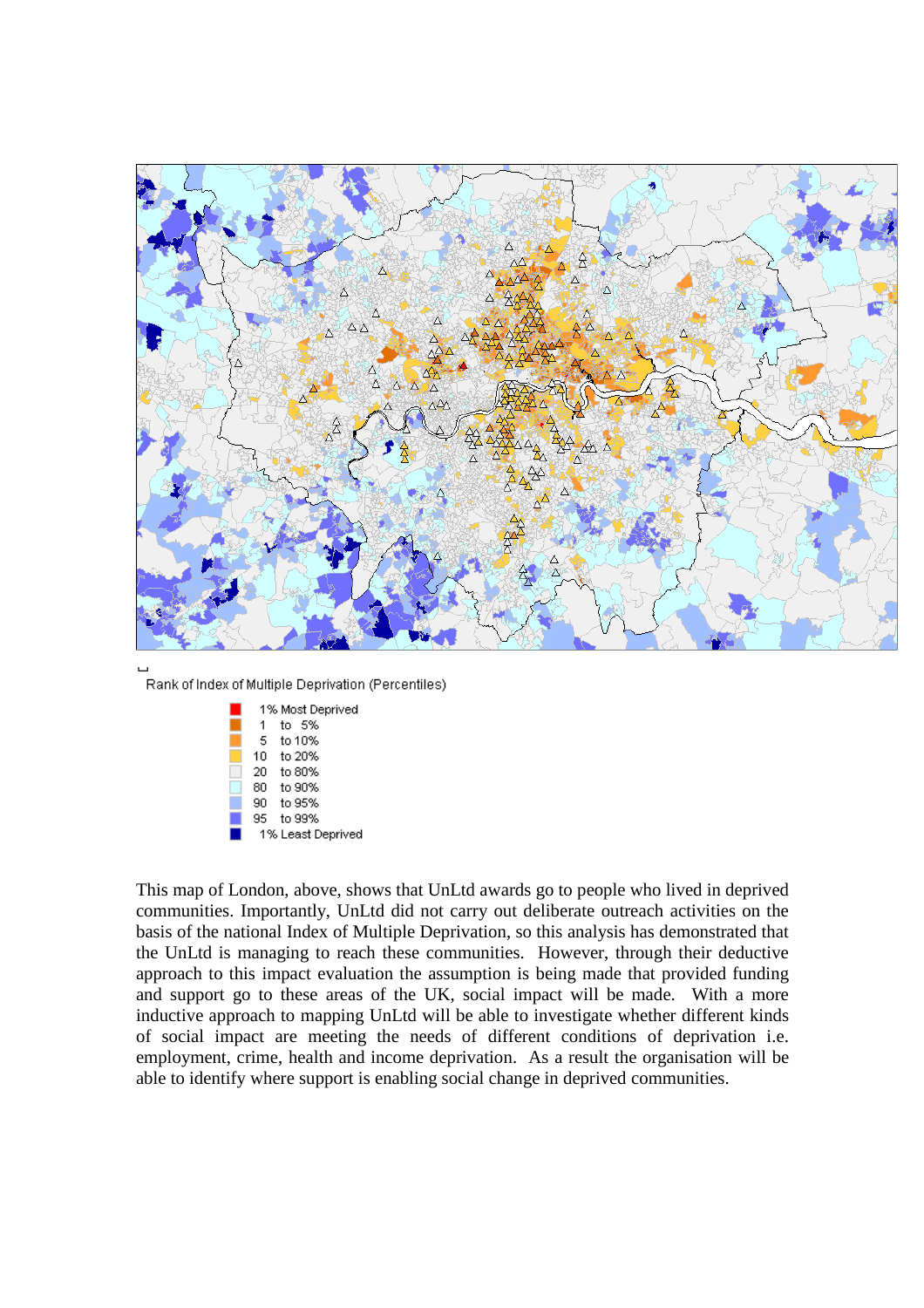# **Project method and stages**

The research for the KTP project began in early 2007 with a pilot study with a sample of award winners. Here open ended questions were used to understand how UnLtd award winners understand and experience social impact. This revealed that award winners identify social impact changes to attitude or behaviour, removing barriers to social inclusion, reducing rates of crime and the provision of new skills. Further interviews with a cross section of 60 award winners will use similar methods to uncover social impact as a result of projects. Figure 2 displays the stages of analysis beginning with the coding of qualitative data using software packages including Atlas.ti. The coding will help to expose different categories of impact which can then be tested on the broader population of award winners using online survey methods. The last stage of analysis will be where the data is uploaded into a GIS producing a series of impact maps.

Figure 2: Stages of analysis



#### **Conclusion: Evaluating the impact of Social Entrepreneurs inductively**

This paper has outlined the common practice methods in impact evaluation amongst support organisations in the sector of Social Entrepreneurship. We argued that the use reliance on deductive logic when designing and implementing evaluation strategies limits the potential for learning an developing a comprehensive approach to supporting Social Entrepreneurs. Using our current evaluation project we have demonstrated the way in which an inductive approach can help develop a holistic approach to impact. The use of research methods in a way that encourages Social Entrepreneurs to open up about their